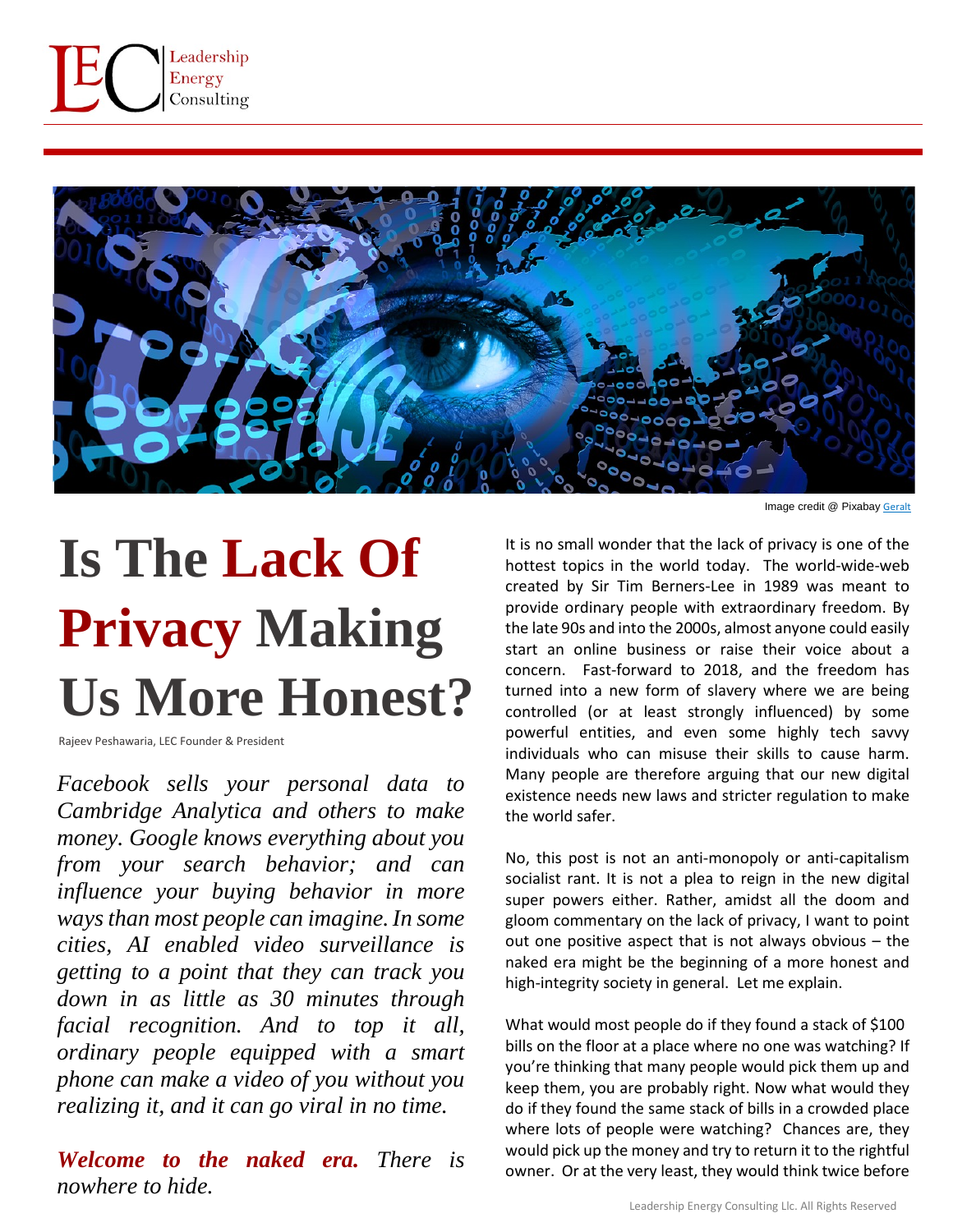pocketing it. The only difference in the two situations is privacy! The point I am trying to make is simple – when we know we are being watched, most of us try to behave in ways that will not embarrass us.

"But that's not true," said a couple of my colleagues when I made this argument with them, "Just look at the number of people doing crazy things on social media… whether they are just saying hateful things or downright bullying someone, they don't seem the least bit embarrassed."

I said I agreed, but I believe irresponsible online behavior is either because of immaturity, or a false sense of privacy. Sitting behind their screens in a room, some people feel they can say or do anything they would dare not in public. Even though they can be traced in seconds, and even though they are creating a permanent profile of themselves, these people are naïve enough to believe they are safe behind their screens. Yes, 24/7 connectivity is currently enabling some people to do all kinds of things they shouldn't be doing, but that may at least in part be because they haven't understood the consequences.

My colleagues conceded, but only a little. "OK, I agree they will be more careful, for fear of being caught, but I wouldn't go as far as to say that the nakedness will make them more honest overall," said one of them.

Whether it is because of fear of being found out, or for any other reason, the fact is, most of us generally don't want to do anything that makes us look bad in the eyes of society. And that might be the silver lining on the dark cloud of the naked era. Today, we are all exposed. For now, a few powerful entities (maybe more than a few) are watching our every move. As technology develops further, the nakedness could get so pervasive that anyone with a connected device may be able to watch almost anything. As a fallout of this total nakedness, most will think ten times before doing something remotely dishonest or unethical. Overall, this should make society more honest overall. At long last, the utopian dreams of the founders of the internet and open source systems might be on the verge of coming true.

When I asked a friend what she thought of my argument about the lack of privacy making society more honest, she made a point that made me pause. Like my colleagues, she also started by saying people might be more careful, but not necessarily honest. When I probed, she said this: "Honesty comes in three parts. There's honesty of words, deeds and thoughts. The lack of privacy, and the fear of being caught might encourage honesty of deeds, and even of words to some extent, but what about honesty of thought and intention?"

Hmmm. That's an important point. It made me wonder what it all means for you and  $I -$  ordinary people. In many cases, we've willingly traded our privacy for browsing pleasure. How many times have you clicked "I agree" without reading the fine print on a website just to get to where you wanted to? How many times have we revealed a bit too much of ourselves on Facebook, Instagram or Twitter? Willingly or otherwise, nakedness is here to stay. What should we do about it? Well, we need to go "back to the future." We need to start living our lives based on the right values. Technology has always been a double edge sword. It does both good and bad. Nuclear power can both illuminate as well as destroy the world. The same is true of today's digital technologies. As bio-technology and other powerful sciences make more progress, human life promises to become better and more comfortable. But can you imagine the ethical dilemmas it will create? So, what can we do to protect ourselves and be happy at the same time? Be clear about a set of values we can be proud of; and live them 24/7/365. The only thing we can control is our own behavior – let's just do that. As my friend pointed out, we need to be honest in all three ways, words, deeds and thoughts. Having an honorable set of values; believing in them fully; and consistently behaving in accordance with them is the only way to achieve that. And we've always known that. As Mahatma Gandhi once said, "I have nothing new to teach the world. Truth and non-violence are as old as the hills."



Image credit @ Unsplash [Clint Patterson](https://unsplash.com/photos/dYEuFB8KQJk)